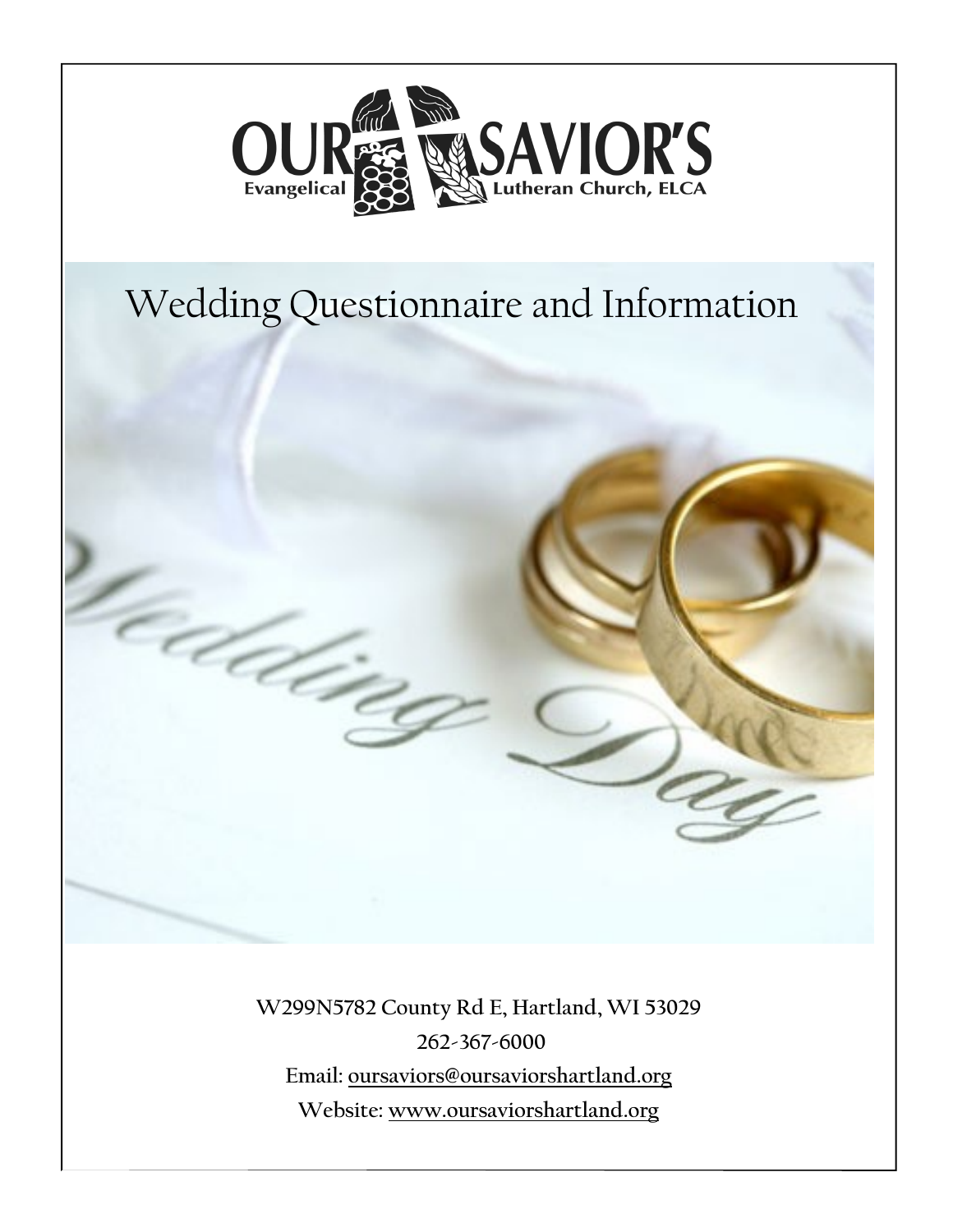### **WEDDING QUESTIONNAIRE**

We hope these questions will help you in preparing for your wedding at Our Savior's Evangelical Church. As the Wedding Facility Coordinators, these questions will also help us to help you.

Please do not hesitate to contact us with any additional questions you might have in the future. Our contact information is in the back. Please complete this questionnaire in black or blue ink.

#### **The Wedding Party**

Who will walk the bride down the aisle?

Have you inquired with the Florist regarding a white runner?

Will the runner be for the entire wedding party or just the bride?

Who will bring the runner down the aisle?

Will you have programs and who will hand them out? (ages 12 & up are recommended for this job)

Will your wedding party come dressed or will they be getting dressed at the church?

#### **The Sanctuary**

What would you like on the altar?

Will you have a unity candle and do you want it on the altar or off to the side? (Please make sure that the unity candle and side candles fit the holders that you have prior to bringing it to church on rehearsal night. Colonial base candles work the best in our holders. Thank you)

Will you have side candles for the unity candle and who will light them, will the mothers of the bride and groom? (The altar candles will be lit by us before the service.)

Will the groomsmen walk the attendants down the aisle or will they enter with the Pastor and groom before the ceremony?

When will pictures be taken? Inside? Dutside?

Please consult with the Church Facility Coordinators regarding the timing of pictures after the ceremony and receiving line needs. The Wedding Facilitator Coordinators will remain on the premises for one hour following the service. Should you need additional time, it can be requested on your facility use form. You will then be responsible to do basic pick up, turn out the lights and lock up when you leave. This option is available only to MEMBERS of Our Savior's.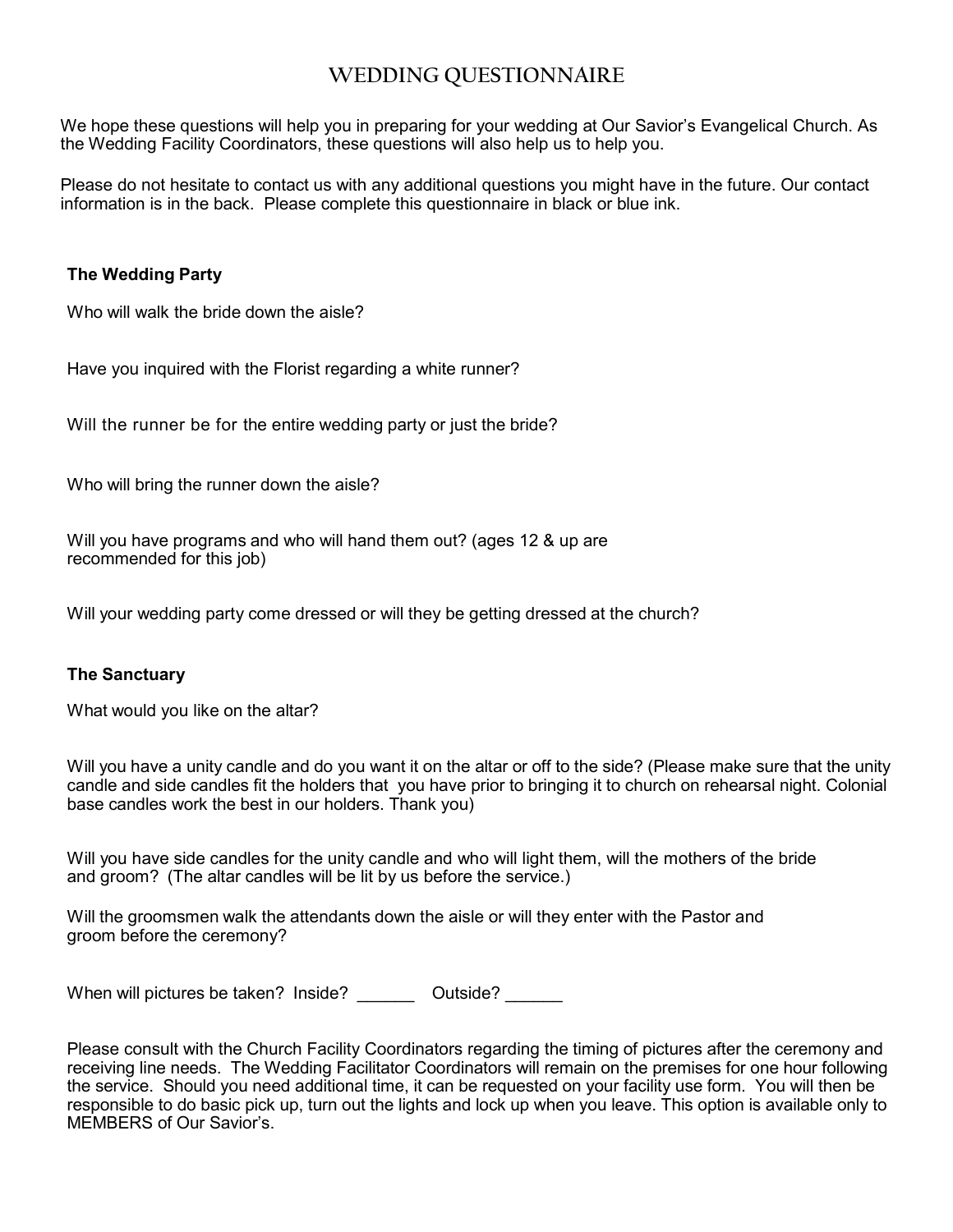#### **Tech Needs**

Will you need anything special set up, microphones, etc.?

Music stands?

Would you like to have a photo DVD playing on the TV/Computer in the Narthex/gathering area as people are waiting for the service to begin? (DVD or flash drives used on the screens need to be completed and given to our Tech person 48 hours prior to your wedding service)

Who will be doing your music?

Special Tech needs:

#### **The Seating**

Will there be ushers to seat your guests?

( Please review the Usher Responsibility section with your selected ushers. This is a very important job and they will need to be clear on their role in the ceremony.)

Will the grandparents be walked down and seated with the families before the mothers or just as guests?

How many rows in the front of the church will need to be reserved for the families?

We will usually leave the front row on each side open in case they are needed by the wedding party to sit, would you like us to do that?

How many guests will there be at the ceremony?

#### **The Flowers**

What florist will be delivering your flowers and what time will they arrive at church?

Will the florist stay and pin on the groomsmen's flower or will you assign that to someone else? Who?

Where do you want your flowers to be placed?

Will all the flowers be removed after the ceremony or will some be left in the church for the Sunday service?

Will flower petals be dropped during the walk into the Sanctuary? ( If so they must be silk flowers so they do not stain)

Will any flowers be placed outside the Sanctuary? Narthex area/foyer? Will you be decorating the pews and who will do it and when?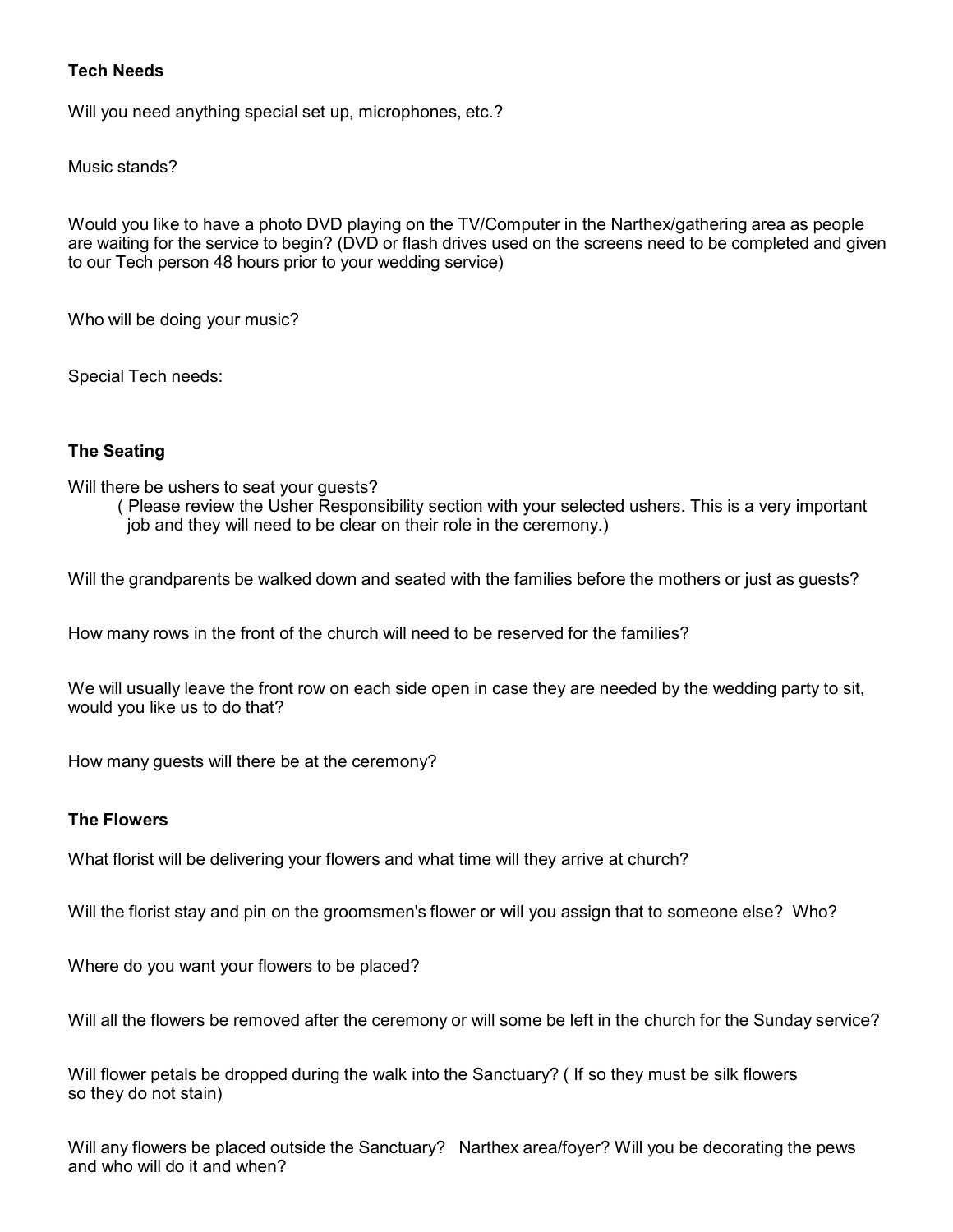#### **The Rehearsal**

During this time we will run through the wedding ceremony a couple of times so everyone knows where they are supposed to be on the wedding day and all questions are answered. Once everyone has a better understanding of how everything will flow, it will make it a less stressful day.

Our Savior's Wedding Facility Coordinators will be present at the rehearsal as well as the wedding day to facilitate the wedding service.

. Please make sure you have read through and made decisions on all of the above questions and let us know about these decisions before the rehearsal so we can all be ready at the rehearsal. Contact us if you have other questions on anything that may not be on this guideline.

The rehearsal is the time to run through everything so we can tweak any areas that are necessary. It is also the time to make sure everyone has an understanding on their roles and how the ceremony will proceed. This is not the time, however, for any MAJOR decision changes. Please review this worksheet and call us with any questions. We hope the rehearsal evening will ease any tensions and make everyone feel more comfortable about their roles in the Wedding ceremony.

After the rehearsal is done, the wedding party and their families can relax and enjoy their rehearsal dinner together before the big day.

**IMPORTANT:** Please be sure the Pastor has your wedding license by the time of the rehearsal. Pastor will have you sign this at the rehearsal. You may also bring your unity candle, holder and side candles at this time.

#### **On your Wedding Day**

When will you arrive at church?

Bridesmaids will be located on the east side of the building and Groomsmen on the west side in the Fellowship Hall.

We will have water, fruit juice, and snack bars provided for the wedding party. If you would like to bring in some other light snack or beverage, you may. Absolutely no alcohol is permitted.

We hope this helps with some of your concerns. We are looking forward to helping you and your family on your wedding day.

Our Savior's Wedding Facilitator Coordinators,

Lonna Mars Nancy Schwartz 262-367-2353 262-533-5033

Email: MarsL@aol.com schwartz4home@wi.rr.com